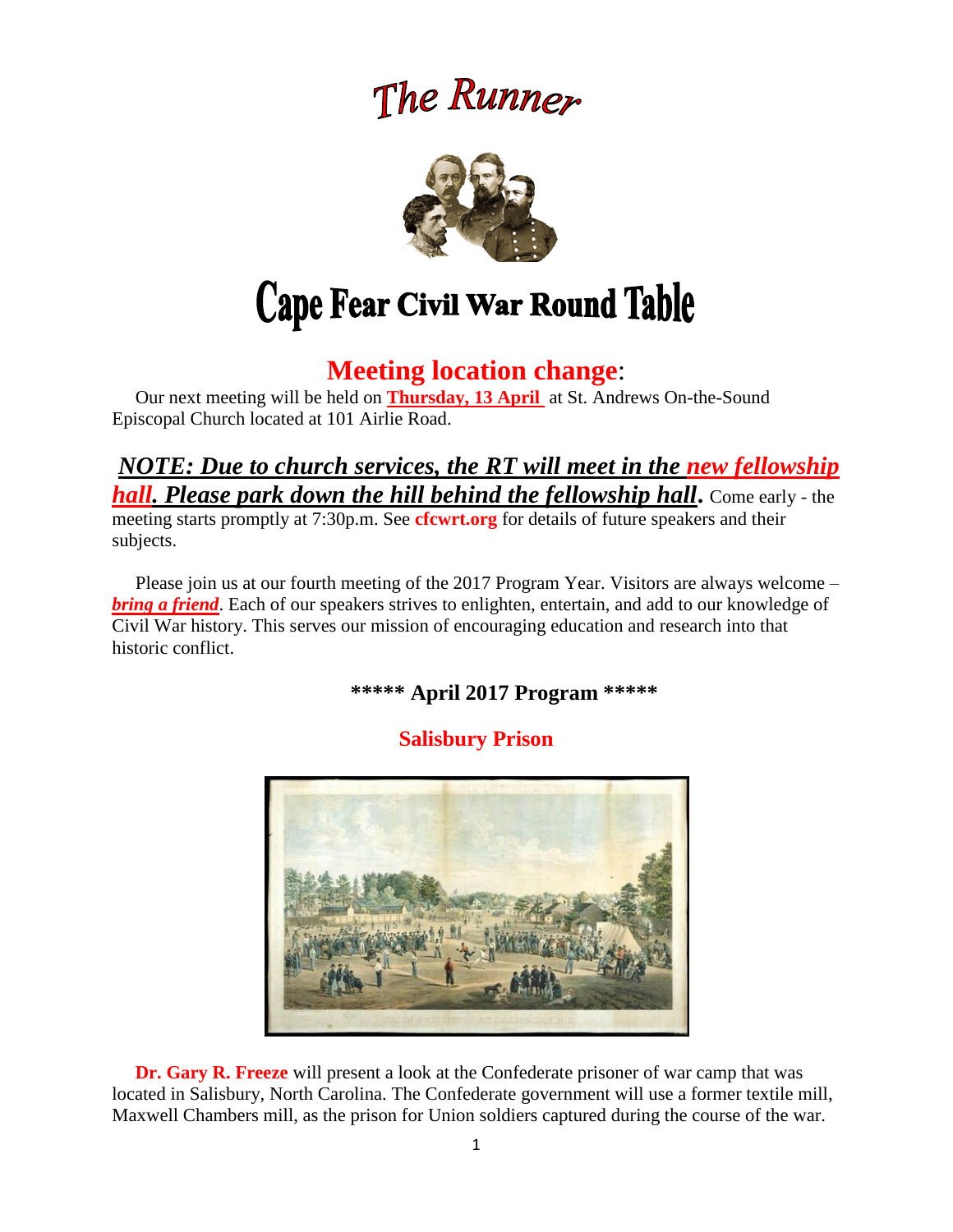The prison will be designed to hold 2,500 men; however, that number will be increased as the battles of 1864 will be fought. As the number of prisoners increased, the prison conditions will deteriorate r and result in the deaths of many Union soldiers.



 **Dr. Freeze** has taught at Catawba College since 1994 where his specialties have included North Carolina history, the Civil War and the American South. Dr. Freeze received his B.A., M.A. and PH.D. at UNC - Chapel Hill. While studying at UNC, Freeze served as a Teaching Assistant (TA) for imminent state historian, William S. Powell.

#### **Editor**

### **\*\*\*\*\* Trivia Questions for April \*\*\*\*\***

1 – What was the maximum prisoner population at Salisbury? How many prisoners died at the camp during its operation?

2 – Who was Major John Gee?

#### **\*\*\*\*\* Raffle Winners \*\*\*\*\***

#### **Raffle Master: Ed Gibson**

If you have books, prints, or other items that you would like to donate to the raffle, contact Ed Gibson [\(egibson759@aol.com\)](mailto:egibson759@aol.com) before our next meeting. *The raffle is one of the components which allow the CFCWRT to fund our activities and our speakers*. Please take part in our raffle by contributing items and/or purchasing tickets.

| <b>Distant Thunder -</b>               | Tim Barron         |
|----------------------------------------|--------------------|
| <b>Bloody Groves -</b>                 | Mike Powell        |
| Robert E. Lee -                        | Joe George         |
| <b>Generals South, Generals North-</b> | Dennis Wynn        |
| <b>Champion Hill -</b>                 | <b>Bill Jayne</b>  |
| <b>Brave Men-</b>                      | George Holton      |
| Gettysburg -                           | Tom Taylor         |
| <b>The Dahlgren Affair-</b>            | David Munnikhuysen |
| Framed Fort Fisher Photographs-        | Mike Powell        |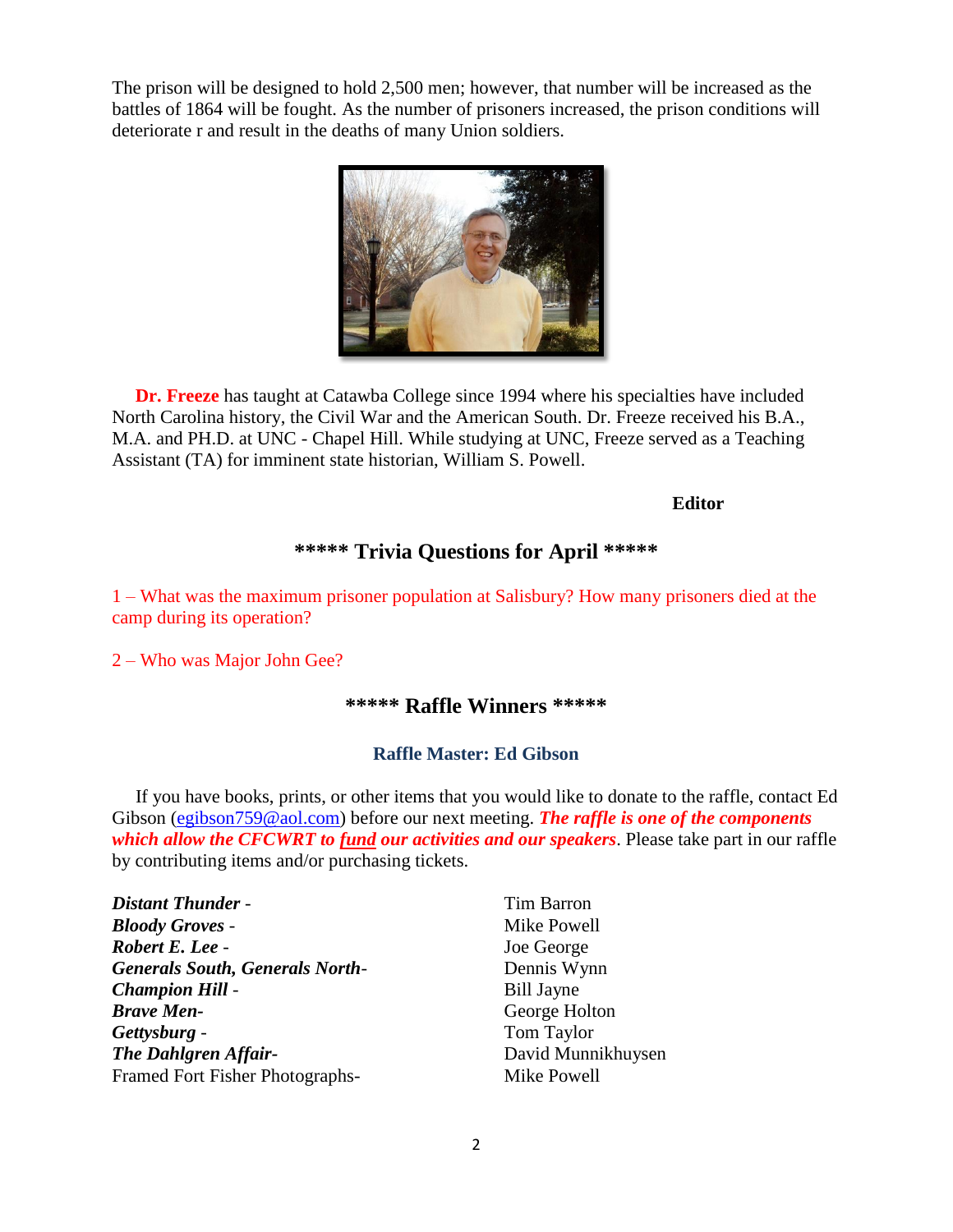#### \*\*\*\*\* **Member News & Activities** \*\*\*\*\*



**Blockade Runner the** *Robert E. Lee*

 If you have member news or news about Civil War events that you think would be of interest to CFCWRT membership, send me an email with the details. Thank you.

**1 – Meeting of the Cape Fear Revolutionary War Round Table with be on April 12th at the Bellamy Mansion at 7:00pm.** Speaker: J.D. Lewis.

**2** – If you have plans to do some traveling and want to know about upcoming Civil War events in that area, check out *civilwar.travel.* This site is for 2017 events.

**3- Cape Fear Civil War Symposium at Fort Caswell, May 5-7, 2017**. Featuring the following speakers: Dr. Robert M. Browning, Jr., Dr. Stephen Wise, Dr. Chris Fonvielle, Col. Wade Sokolosky and Jim McKee. If you want to learn about Cape Fear Civil War history as it relates to Blockade Running, this is the symposium for you. See **fortcaswell.com** for details and registration form.

**4 - View from the Homefront –** A symposium presented by the CSS *Neuse* Civil War Interpretive Center and CSS *Neuse* Gunboat Association. Saturday, **June 10, 2017** – 9:45 a.m. – 3:30 p.m. \$15 per person, includes four presentations and admission to the museum (\$10 discount for students and teachers – CEU credit available). Lunch on your own – explore the great options available in downtown Kinston!

#### Presenters

William H. Brown, Archives Registrar, State Archives of North Carolina Michelle Lanier, Director, NC African American Heritage Commission Dr. Angela Marritt, Assistant Professor of History, Meredith College Dr. Jaime Martinez, Associate Professor of History, UNC-Pembroke

For more info, or to register contact Rachel Kennedy at 92520526-9600 x223 or Rachel.kennedy@ncdcr.gov